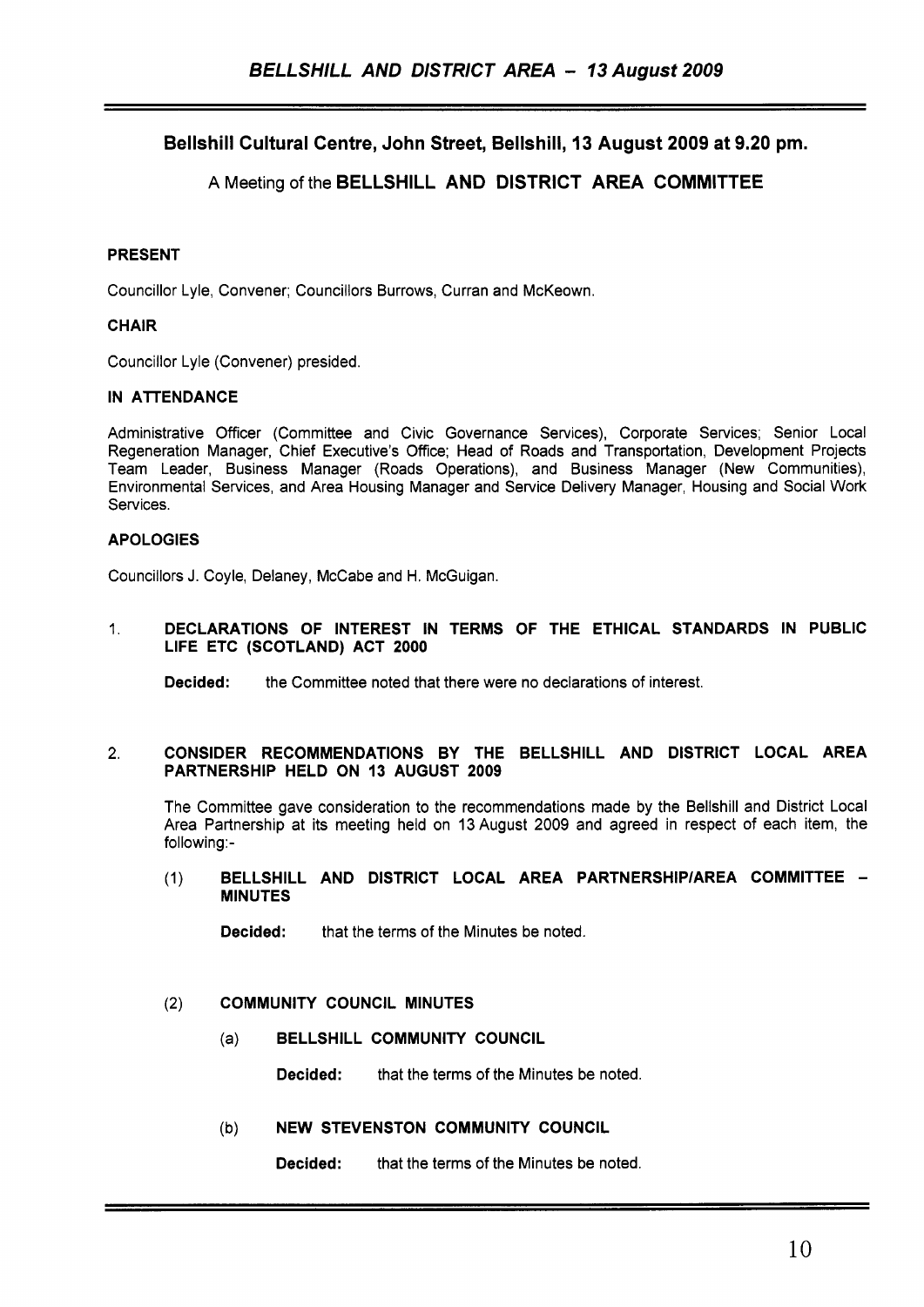# **(3) BELLSHILL AND DISTRICT COMMUNITY FORUM** - **UPDATE**

#### **Decided:**

- (1) that a report on proposals for improving pedestrian safety and vehicle speed reduction on Neilson Street, Bellshill be submitted to a future meeting of the Local Area Partnership, and
- (2) that the report be otherwise noted.

### **(4) PRESENTATION** - **SCOTTISH BOWEL SCREENING PROGRAMME**

#### **Decided:**

- (1) that further information be provided to the next meeting of the Local Area Partnership with regard to (a) whether information was available in Gaelic in relation to the use of the test kits for bowel cancer screening; (b) the survival rates of bowel cancer, and (c) the action being taken where this type of cancer was hereditary, and
- (2) that the content of the presentation be otherwise noted.

#### (5) NHS LANARKSHIRE - NORTH COMMUNITY HEALTH PARTNERSHIP - BELLSHILL **AND DISTRICT LOCALITY**

**Decided:** that the position be noted.

### **(6) JOINT COMMUNITY SAFETY REPORT**

#### **Decided:**

- (1) that a report on the current position regarding the provision of redeployable CCTV cameras be submitted to the next meeting of the Local Area Partnership;
- (2) that environmental works to the overgrown areas of Hattonrigg Park be considered for inclusion in the Local Development Programme, and
- **(3)** that the content of the report be otherwise noted.

# **(7) LOCAL DEVELOPMENT PROGRAMME**

### **Decided:**

- (1) that the progress in delivering the projects within the Local Development Programme for 2008/2009, as detailed in Appendix 1 to the report, and 2009/2010, as detailed in Appendix 2 to the report, be noted and details of further progress submitted to future meetings of the Bellshill and District Local Area Partnership;
- (2) that the projects, as detailed in Appendix 3 to the report, be approved for inclusion in the 2009/2010 Local Development Programme;